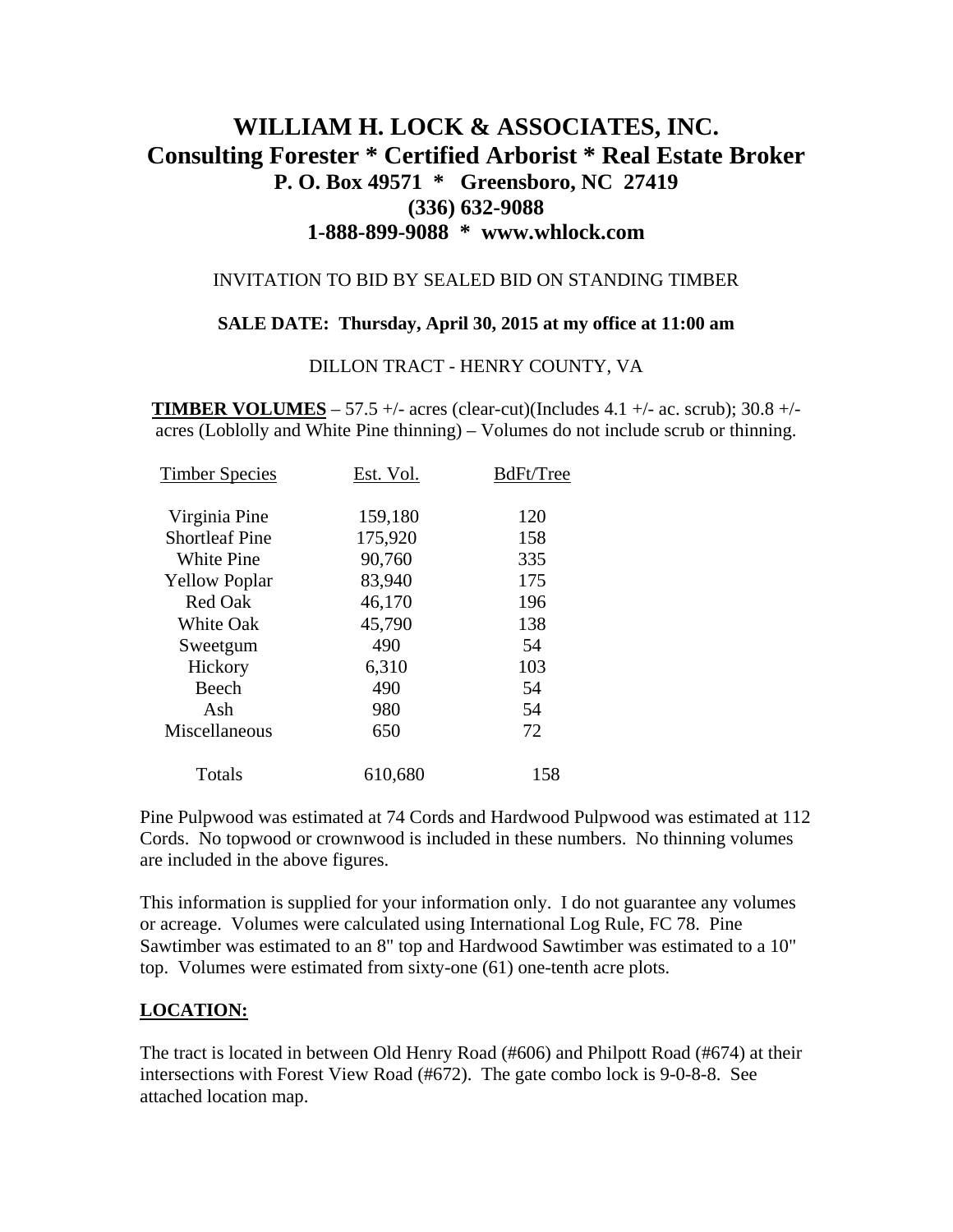Page Two Dillon - Timber Sale Sale Date: Thursday – April 30, 2015 at 11:00 am at our office

## **BIDS: NOTE: Whole tree chipping operation is required.**

The Dillon Tract is being sold on a lump sum sealed bid basis and a per unit thinning bid. **The bid should include a lump sum value for the "clear-cut" portion of the timber and a "per-unit" value for the thinning areas. The "per-unit" bid should include a value for Pine pulpwood, Hardwood pulpwood, Pine sawtimber, and Hardwood <u>sawtimber.</u>** Bids will be accepted by **regular mail** if received by 5:00 pm on Wednesday, April 29, 2015 OR bids will be accepted by **email [\(whlock@whlock.com](mailto:whlock@whlock.com))**, **telephone (336-632-9088), fax (336-632-9088), or in-person** at my office until 11:00 am on Thursday, April 30, 2015. At 11:00 am on Thursday, April 30, 2015 all bids received will be recorded. The successful bidder will be notified within 24 hours of the bid openings. A 10% deposit may be requested to be delivered to William H. Lock & Associates, Inc. within 72 hours of the bid opening. The balance of the sales price is to be delivered at the sale closing. The seller reserves the right to refuse or accept any and all bids. Seller will consider all bids. The seller will be responsible for the timber deed preparation, revenue stamps if recorded, and the forestry consultant fees. The buyer will be responsible for all other closing costs. A \$1,500 performance deposit will be payable at closing and held in a non-interest bearing trust account until satisfactory completion of logging and contract compliance. The performance deposit does not limit the buyer's liability.

# **PLACE OF SALE:**

The timber sale will be held at the office of William H. Lock & Associates, Inc. in Greensboro, NC. The office address is 375 S. Swing Road, Greensboro, NC 27409. Telephone and Fax: 336-632-9088; [Email: whlock@whlock.com](mailto:Email:%20whlock@whlock.com) 

# **CONDITIONS OF SALE**:

1. The tract is covered by a Conservation Easement with the Virginia Outdoors Foundation. A Pre-Harvest Best Management Plan has been approved for the timber harvest as described. Changes to the Plan may occur but must be approved by the VOF. A copy of the provisions within the Easement that pertain to this timbering operation and a copy of the pre-harvest plan are located on our website under the Timber Sale section within the Dillon information. Buyer is responsible for following all necessary rules and regulations concerning this easement.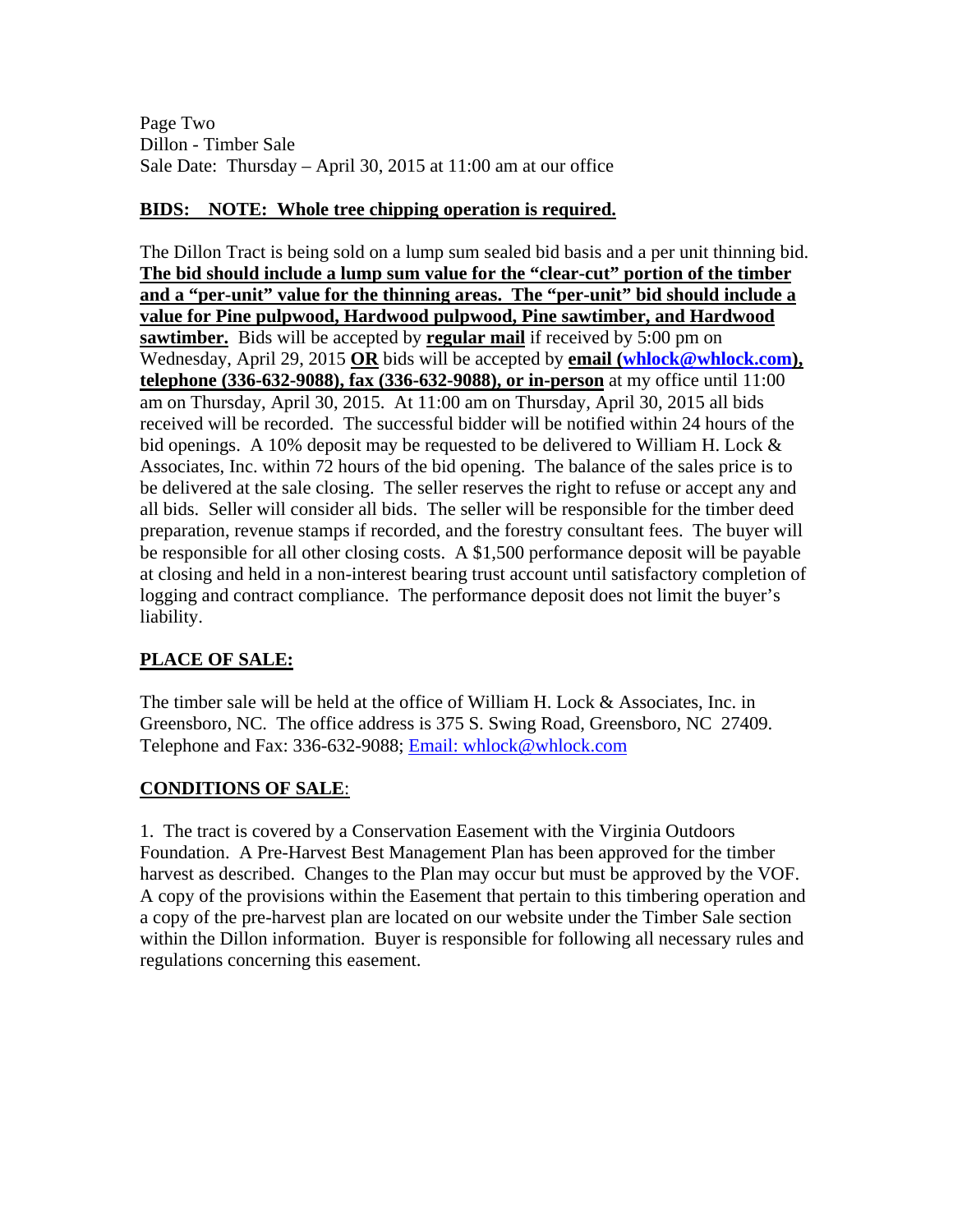Page Three Dillon - Timber Sale Sale Date: Thursday-April 30, 2015 at 11:00 am at our office

2. The Buyer shall have 24 months from the date of the timber deed to cut and remove all specified timber. A whole tree chipping operation is required for the harvest.

A- Clear-cut Sale – The "sale areas" are shown as single cross-hatched areas on the Timber Sale Map. The sale boundaries between the "out" areas have been marked with blue paint. No painted trees marking the sale boundaries and no trees outside the painted trees within the "out" areas are to be harvested.

B- Thinning Sale – This thinning will be an "operator select" harvest with a target basal area of 70-90 sq.ft. of basal area. The "thinning sale areas" are shown as double crosshatched areas on the Timber Sale Map. The thinning boundary between the thinning and "out" area is marked with blue paint. The thinning boundary between the thinning and clear-cut area is marked with red paint. No painted trees marking the thinning sale boundaries are to be harvested. When the thinning harvesting begins, Buyer will be required to submit weekly scale tickets along with payment checks to William H. Lock & Associates, Inc. Forestry Trust Account. A non-refundable \$3,000 deposit will be required at closing for the thinning sale. This will be used as a "draw" account when the thinning operation begins.

The Buyer shall harvest defective, diseased, crooked, and suppressed pines leaving the larger, more vigorous "crop" trees. The objective is to harvest the proper number of trees to leave an optimum stocking level of 70-90 square feet of basal area of growing Loblolly Pine timber. In areas where rows can be clearly identified, a fifth row thinning should be conducted with selected inferior trees being removed from between the rows. In areas where the rows cannot be identified, corridors should be placed approximately 50 feet apart with thinning between corridors to achieve the target basal area. Seller, or seller's agent - William H. Lock & Associates, Inc., shall have the express right to halt all harvesting operations in the event the thinning operation is not achieving the desired basal area targets, if remaining stems are excessively damaged, or if any provisions of this contract are not being followed.

3. The Buyer may access the tract from Forest View Road (#672) and Philpott Road (#674) as described in the Pre-Harvest Plan. **The gate combo lock is 9-0-8-8.** These roadways must be kept open and passable at all times for regular automobile traffic. Existing surfaces must be usable and maintained with no rutting. All access routes will need to be installed and/or maintained according to all Virginia Best Management Practices. All existing roadways must be left in similar condition, reasonable wear and tear accepted, at the completion of the harvesting operation as they were at the beginning of the harvesting operation. Call W.H. Lock if you have any questions concerning access routes.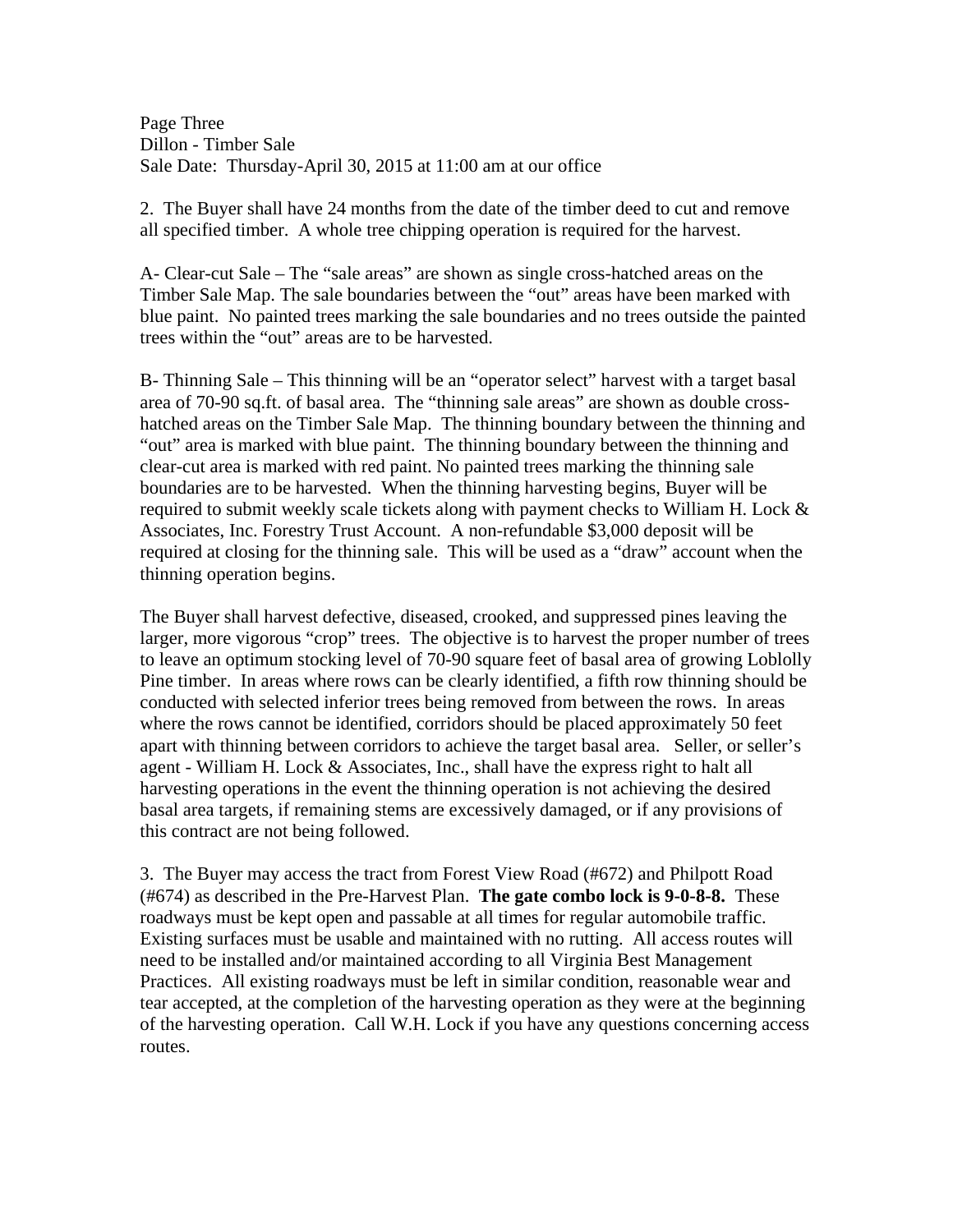Page Four Dillon - Timber Sale Sale Date: Thursday-April 30, 2015 at 11:00 am at our office

4. The Buyer is responsible for maintaining a clean site. No equipment parts, trash, tires or other debris shall be left on the property as a result of the harvesting operation. It shall be the Buyer's responsibility to clean up any hazardous material or chemical waste spills including but not limited to Diesel Fuel, Hydraulic Fluid, Machine Oil, and/or Gasoline upon the subject property if they resulted from the harvesting operation. Responsibility will include any required remediation including but not limited to the removal of contaminated soils. Deck sites, loading sites, and/or truck parking areas must be free of logging debris, smoothed when completed, and re-seeded at the completion of the harvesting operation.

5. Harvesting operations must not interfere with any farming operations and farming and/or hunting activities must not interfere with any harvesting activities. Decking, loading or hauling will not be permitted in any existing open fields or young pine plantations immediately adjacent to the timber unless approved by William H. Lock & Associates, Inc. If approved, open areas must be free of logging debris, smoothed when completed, and re-seeded if necessary.

6. The Buyer is responsible for following all Federal, State, and local regulations regarding timber harvesting activities. Buyer is responsible for harvest notification required under Virginia law and for obtaining any other necessary permits or licenses required for timber harvesting. All logging operations must conform to Virginia Best Management Practices. In the event that a non-compliance situation is identified on the tract as a result of the harvesting operation, William H. Lock & Associates, Inc. will have the express right to suspend the harvesting operation until the situation is brought into compliance. No trees or other logging debris shall be left in or across the property boundary, sale cutting lines or access roads.

7. All necessary property lines and corners are marked as described above or by existing fencing and/or farm roadways. No painted trees or trees outside of existing fencing and/or farm roadways denoting the property and/or sale boundary shall be cut and no trees outside these boundary lines shall be cut. If trees marking the property lines or sale boundary are cut, Virginia timber trespass laws may apply. No trees shall be cut to fall on a neighboring landowner's property or where potential damage may occur. If existing marked property corners are damaged or removed as a result of the harvesting operation, Buyer agrees to replace the markers at the correct surveyed location at their own expense.

8. Buyer agrees to notify William H. Lock & Associates, Inc., P. O. Box 49571, Greensboro, NC 27419 at least 3 days in advance of the beginning of the harvesting operation and at least 3 days in advance of the completion of the harvesting operation. Telephone numbers are Office: (336) 632-9088. The buyer and/or logger must complete a pre-harvest inspection with WHL & Associates prior to beginning any logging activity.